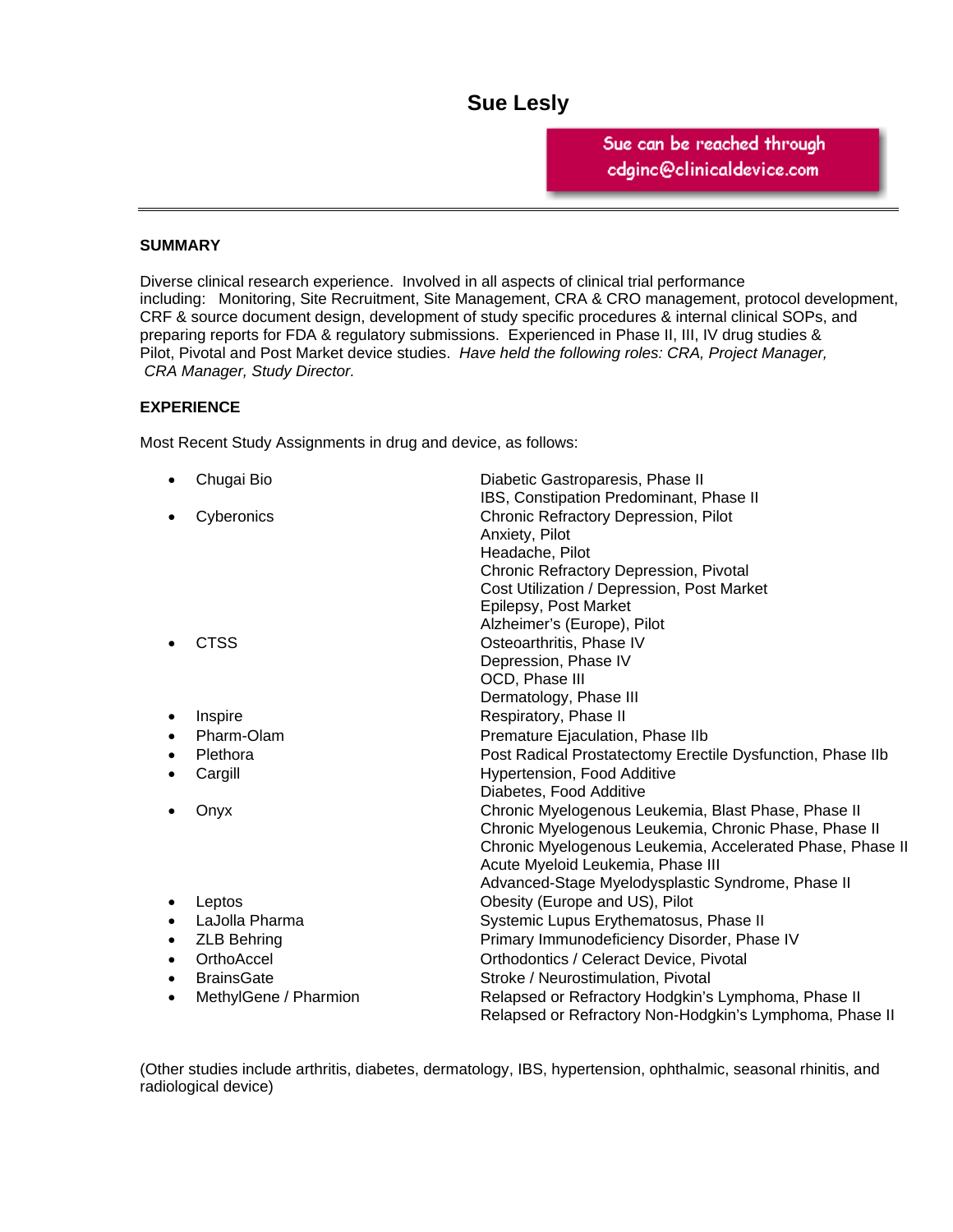| $9/2006$ – present | <b>Independent Consultant</b><br>Assignments in drug, device and food additives. Lead CRA and Project<br>Management. (Overlap with prior position is intentional. Continued as a consultant<br>for Leptos from 9/06 until 1/07.)                                                                                                                       |
|--------------------|--------------------------------------------------------------------------------------------------------------------------------------------------------------------------------------------------------------------------------------------------------------------------------------------------------------------------------------------------------|
| $7/2005 - 1/2007$  | <b>Manager, Clinical Operations</b><br>Leptos Biomedical<br>San Francisco, CA<br>Full responsibility of the title for Pilot Obesity studies in Europe and US.                                                                                                                                                                                          |
| $6/2000 - 3/2005$  | <b>Senior CRA and Study Director</b><br>Cyberonics, Inc.<br>Houston, TX<br>Study Director for Cost Utilization Study and two Epilepsy Post Market Studies.<br>Participated in PMA for depression and attended panel meeting. Managed contract<br>and in-house CRAs. Assisted in some capacity with all active studies.                                 |
| 11/1999 - 5/2000   | <b>CRA Divisional Manager</b><br><b>CTSS</b><br>Research Triangle Park, NC<br>Contract position to assist in hiring and training entry level CRAs for PPD and<br>Quintiles. Supervised entry level CRAs and managed their developmental needs.                                                                                                         |
| 04/1993-10/1999    | <b>Clinical Research Staffing Manager</b><br><b>Specialty Medical Services</b><br>Dallas, TX<br>Assigned to various studies with client companies to staff and manage monitors for<br>Phase IV studies. Scheduled CRAs and assisted Project Managers with staffing<br>appropriately for changing needs as each study progressed. Planned CRA training. |
| 01/1990-4/1993     | <b>Manager of Pharmacy, Southwest Region</b><br>Kimberly Quality Care, Pharmacy Division<br>Dallas, Texas<br>Managed Dallas Regional Office to oversee Pharmacy offices for IV dispensing<br>for Home Health delivery in eleven states. Managed staff & budget.                                                                                        |
| 9/1987-1/1990      | <b>Human Resources Consultant and Training Specialist</b><br>Quest International Human Resources Consulting<br>Las Colinas, TX<br>Worked on various HR and Training assignments for clients in the<br>Drug and Device Clinical research business.                                                                                                      |

### **PRIOR EXPERIENCE**

Fifteen years prior experience in HR Management and Physician Relations. Details available upon request.

# **EDUCATION**

West Texas State University, Canyon, TX Bachelor of Science in English and Psychology

# **RELATED TRAINING**

| • Good Clinical Practices | Radiant Research              | 9/2007 | Online Training and Test |
|---------------------------|-------------------------------|--------|--------------------------|
| • Good Clinical Practices | CIPIE.                        | 2/2007 | Minneapolis, MN          |
| • Applied Regulations     | Clinical Design Group 10/2002 |        | Houston, TX              |